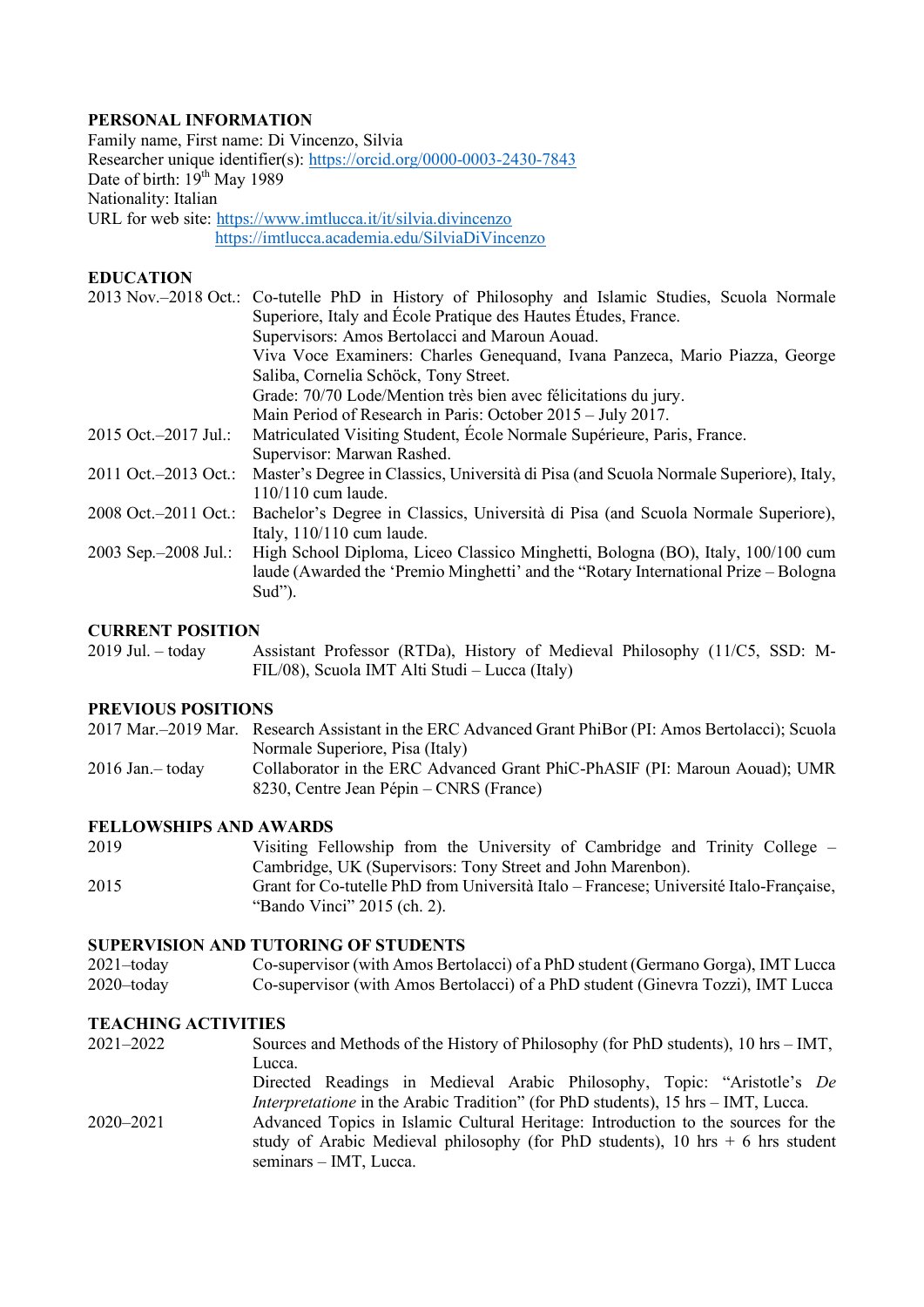2019–2020 The Manuscript as Cultural Item between East and West – The Arabic Codices of Philosophy as a Cultural Bridge from Andalusia to India (for PhD students), 20 hrs + 4 hrs student seminars – IMT, Lucca.

# **ORGANISATION OF SCIENTIFIC MEETINGS AND EVENTS**

2022 (TBA). First International Doctoral Symposium – Member of the organization committee, IMT Lucca.

# **INSTITUTIONAL RESPONSIBILITIES**

2019–today Co-organiser of doctoral activities in History of Medieval Philosophy, IMT Lucca.

#### **REVIEWING ACTIVITIES**

| 2021-today | Editorial Board of the review <i>Documenti e studi sulla tradizione filosofica medievale</i> |
|------------|----------------------------------------------------------------------------------------------|
| 2020-today | Interviewer for Admissions to the PhD Programs in "Cognitive and Cultural Systems"           |
|            | – IMT Lucca.                                                                                 |
| 2019–today | Referee for: Documenti e studi sulla tradizione filosofica medievale; Mélanges de            |
|            | l'Université Saint-Joseph; Nazariyat: Journal for the History of Islamic Philosophy          |
|            | and Sciences.                                                                                |

#### **MEMBERSHIPS OF SCIENTIFIC SOCIETIES**

| $2022 -$ today | Société Internationale pour l'Étude de la Philosophie Médiévale (SIEPM).                               |
|----------------|--------------------------------------------------------------------------------------------------------|
| $2021 -$ today | International Albertus Magnus Society.                                                                 |
| $2019 -$ today | Société Internationale d'Histoire des Sciences et de la Philosophie Arabes et<br>Islamiques (SIHSPAI). |

# **PUBLICATIONS**

BOOKS

1. S. Di Vincenzo, *Avicenna, ›The Healing, Logic: Isagoge‹ – A New Edition, English Translation and Commentary of the Kitāb al-Madḫal of Avicenna's Kitāb al-Šifāʾ*, Berlin: De Gruyter, Series: Scientia Graeco-Arabica, 2021 (ISBN: 978-3-11-072668-8)

### PEER-REVIEWED PAPERS

- 1. S. Di Vincenzo, «The Avicennian tradition in the making: A correspondence on the role of expressions and meanings in logic in context» *Studia graeco-arabica* 11.2 (2021): 27-39
- 2. S. Di Vincenzo, «A new source for the study of Avicenna's Safavid reception MS Cambridge, University Library, Or. 658: A philosophical anthology from the School of Iṣfahān?» *Journal of Islamic Manuscripts* 12.2 (2021): 153-173
- 3. S. Di Vincenzo, «Avicenna's legacy to the thirteenth-century Latin reception of Porphyry: The case of Albert the Great's *Super Porphyrium de V Universalibus*» *Documenti e studi sulla tradizione filosofica medievale* 30 (2019): 1-55
- 4. S. Di Vincenzo, «Porphyry's *Isagoge* between Baġdād and Hamaḏān: Yaḥyā Ibn ʿAdī and Avicenna on Individuality» *Medioevo* 43 (2018): 123-150
- 5. S. Di Vincenzo, «A hidden source? Considerations on Averroes' recourse to Avicenna's *Madḫal* of the *Šifāʾ* in the Middle Commentary on Porphyry's *Isagoge* - Review Essay of R. HISSETTE (ed.), *Commentum medium super libro Porphyrii. Translatio Wilhelmo de Luna adscripta*, Averrois Opera Series B, Averroes Latinus X, Leuven: Peeters, 2016, pages: VIII-137\*-199 p. + 5 pl.» *Documenti e studi sulla tradizione filosofica medievale* 29 (2018): 125-136
- 6. S. Di Vincenzo, «Traces of ʿAllāma al-Ḥillī's Copy of Avicenna's *Šifāʾ* in MS Beirut, Bibliothèque Orientale 377» *Mélanges de l'Université Saint-Joseph* (2017-2018): 499-503
- 7. S. Di Vincenzo, «Reading Avicenna's *Kitāb al-Šifāʾ* in the Ottoman world: the circulation of the work within the school of Asʿad al-Yanyawī» *Mélanges de l'Université Saint-Joseph* (2017-2018): 327-350
- 8. S. Di Vincenzo, «Early Exegetical Practice on Avicenna's *Šifāʾ*: Faḫr al-Dīn al-Rāzī's Marginalia to Logic» *Arabic Sciences and Philosophy* 28.1 (2018): 31-66
- 9. S. Di Vincenzo, «Is there a *Versio Vulgata* of Avicenna's *Kitāb al-Šifāʾ*? On the Hypothesis of a Double Recension of *Kitāb al-Madḫal*» *Documenti e studi sulla tradizione filosofica medievale* 28 (2017): 29-70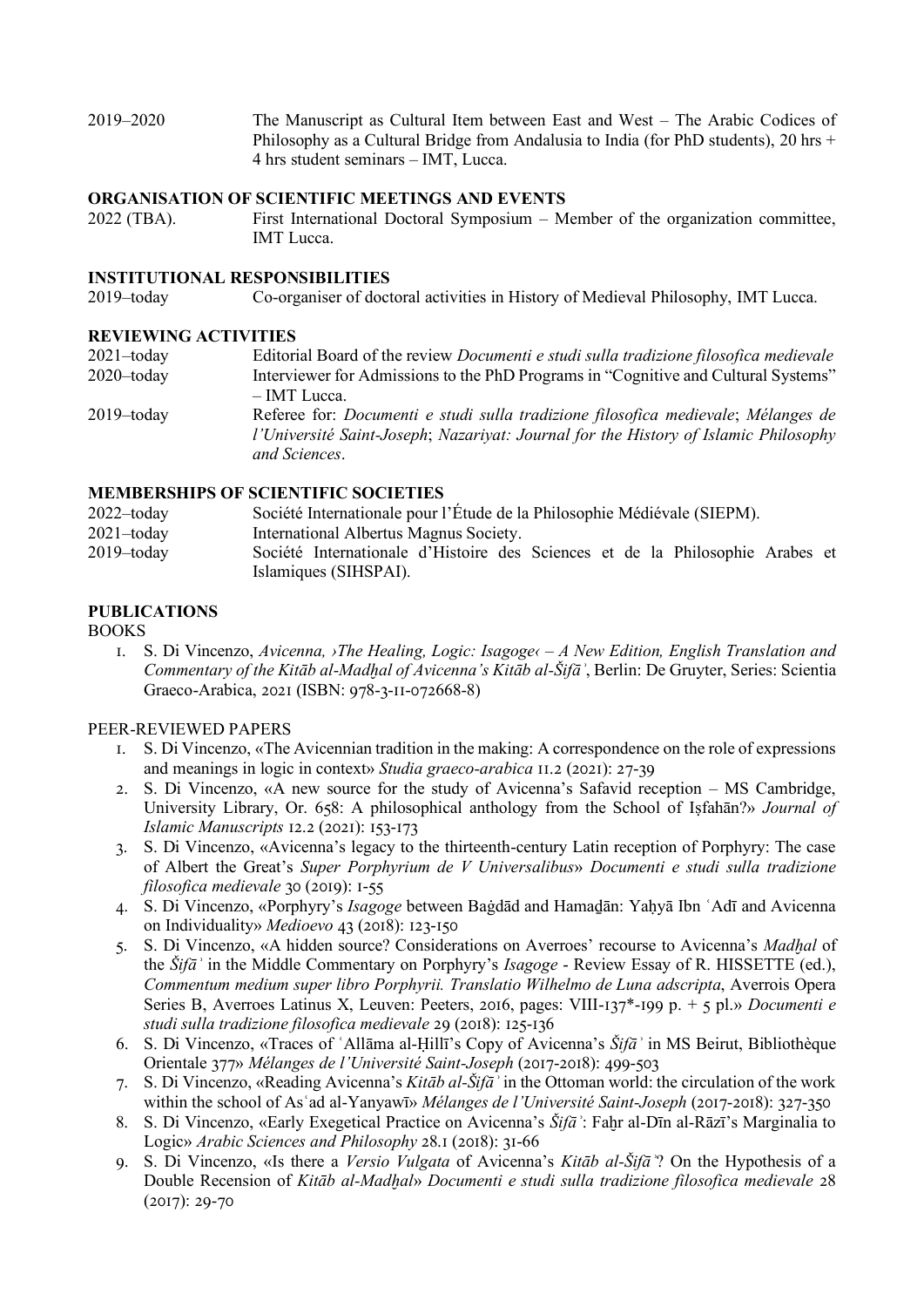- 10. S. Di Vincenzo, «Avicenna's reworking of Porphyry's "common accident" in the light of Aristotle's *Categories*» *Documenti e studi sulla tradizione filosofica medievale* 27 (2016): 163-194
- 11. S. Di Vincenzo, «Avicenna against Porphyry's definition of Differentia Specifica» *Documenti e studi sulla tradizione filosofica medievale* 26 (2015): 129-183
- 12. S. Di Vincenzo, «Avicenna's *Isagoge*, Chap. I, 12, *De Universalibus*: Some Observations on the Latin Translation» *Oriens* 40. 2 (2012): 437-476

# **INVITED TALKS AND PRESENTATIONS**

- 1. «Avicenna's theory of universal predicables at the crossroads of logic and ontology» KU Leuven Colloquia in Medieval Philosophy, February 11, 2022.
- 2. «Du *lafẓ* au *maʿnā* : La logique avicennienne au carrefour de la psychologie et de la métaphysique» Journée d'études « Le terme de *maʿnā* (intention) dans la tradition arabe – entre kalām, falsafa, et grammaire (II) » Université de Paris 1 – Panthéon-Sorbonne, 9 Décembre 2021, org. M. Rogasch and L. Tardy.
- 3. «Logical and epistemological reflections in Arabic Philosophy» Jena, International Conference: The Methods of Philosophy in its Different Disciplines A Comparative View on Syro-Arabic and Latin Philosophy (6.-13th cent.), 29 September-1 October 2021, org. M. Perkams.
- 4. «Bigger Books on Logic: A Comparative Analysis of Avicenna's Šifā', Naǧāt and Išārāt» 3<sup>rd</sup> International Meeting of the *[Avicenna Study Group](http://www.arabic-philosophy.com/wp-content/uploads/2021/05/Avicenna_Study_Group_III_Trier_2021_Surveying_the_summae_Booklet.pdf)*, Uni Trier, June 1, 2021, org. Andreas Lammer.
- 5. «Avicenna's Logic between Psychology and Metaphysics» Monthly Colloquium *[Logos+](http://5.230.67.84/event/a-discipline-or-part-of-a-discipline-logic-between-metaphysics-and-psychology-in-avicennas-sifa%CA%BE-mad%E1%B8%ABal-i-4/)*, Uni Freiburg, 10 May 2021, org. Nadja Germann.
- 6. «Avicenna's theory of universals between logic and ontology: Ancient sources and new solutions» 10<sup>th</sup> International Colloquium of the Société Internationale d'Histoire des Sciences et de la Philosophie Arabes et Islamiques (S.I.H.S.P.A.I.) Science, philosophy and kalam in Islamic civilisation: the old and the new, Naples, Palazzo Du Mesnil, 9-11 September 2019.
- 7. «The Avicennian tradition in the making: A newly-reconstructed correspondence on the role of words and meanings in logic» - International Conference: "[The Reception and Impact of Aristotelian Logic](https://iias.huji.ac.il/event/aristotelian-logic-medieval-cultures-hebrew-arabic-and-latin-research-group-conference)  [in Medieval Jewish Culture](https://iias.huji.ac.il/event/aristotelian-logic-medieval-cultures-hebrew-arabic-and-latin-research-group-conference)" – Israel Institute for Advanced Studies, Jerusalem, 2-4 June 2019, org. Charles Manekin and Yehuda Halper.
- 8. «Avicenna's Theory of Universals Between Logic and Ontology» IV Edition of the Finnish Workshop in Mediaeval Philosophy, University of Jyväskylä (Finland), November 30, 2018, org. Jari Kaukua.
- 9. «PhiBor's Ecdotic Technique» International Conference: "Making the Impossible Possible On the Methodology for Editing Medieval Works with Massive Manuscript Tradition", Scuola Normale Superiore, Pisa, June 27-29, 2018, org. A. Bertolacci, T. Alpina within the framework of the ERC Project: *PhiBor*.
- 10. «Avicenna's *Kitâb al-Shifâ'* in the Oriental Library (al-Maktaba al-Sharqiyya) of Beirut» International workshop: "La réception de la philosophie arabe dans les provinces ottomanes du Proche-Orient", Université Saint-Esprit, Kaslik (Lebanon), February 7-8, 2017, org. M. Aouad within the framework of the International Associated Laboratory PhAO and the PhASIF Project.
- 11. «Early Exegetical Practice on Avicenna's *Šifāʾ*: some newly-discovered *Marginalia* to Logic» [Colloque international de doctorants en histoire de la philosophie arabe,](https://parimed.hypotheses.org/2232) October 7-8, 2016, Université Paris-Sorbonne, org.: Institut Universitaire de France, Université Paris-Sorbonne, Centre Léon Robin (UMR 8061) and Laboratoire SPHERE (UMR 7219).
- 12. «The "Razian branch" in the Transmission of Avicenna's Kitâb al-Shifâ' within the School of Esad Yanyawî» – Inaugural workshop of the International Associated Laboratory (LIA): "The Reception of the Arabic Philosophy in the Ottoman World"; Istanbul, November 2-4, 2015.
- 13. «Avicenna against the Baghdad philosophers on the equivocity of individual» Workshop européen de la philosophie arabe "Logos-Physis-Nomos"; Freiburg University, September 21-22, 2015 (org. N. Germann, M. Abbès, A. Bertolacci, Z. Bou Akl).
- 14. «Is there a *Versio Vulgata* of Avicenna's *K. al-Shifâ'*?» International Conference: "A crossroad between East and West: the Latin Medieval translations of the Kitāb al-Šifā' (Book of the Cure) of Ibn Sīnā (Avicenna); Pisa, Scuola Normale Superiore, July 1-3, 2015 (org. A. Bertolacci, M. Scermino).
- 15. «[Avicenna on the necessary concomitant: against the Porphyrean definition of "essential" and](http://www.academia.edu/3564321/Avicennas_Madkhal_of_the_Shifa_and_the_Greek_Commentaries_on_Porphyrys_Isagoge_Traces_of_Reception_of_the_Late_Antique_Tradition)  ["accidental" in](http://www.academia.edu/3564321/Avicennas_Madkhal_of_the_Shifa_and_the_Greek_Commentaries_on_Porphyrys_Isagoge_Traces_of_Reception_of_the_Late_Antique_Tradition) *Madkhal* I, 6» Workshop européen sur la philosophie arabe (ENS de Pise, ENS de Lyon, ENS d'Ulm et Albert-Ludwigs-Universität Freiburg); Lyon, ENS, May 23-24, 2014.